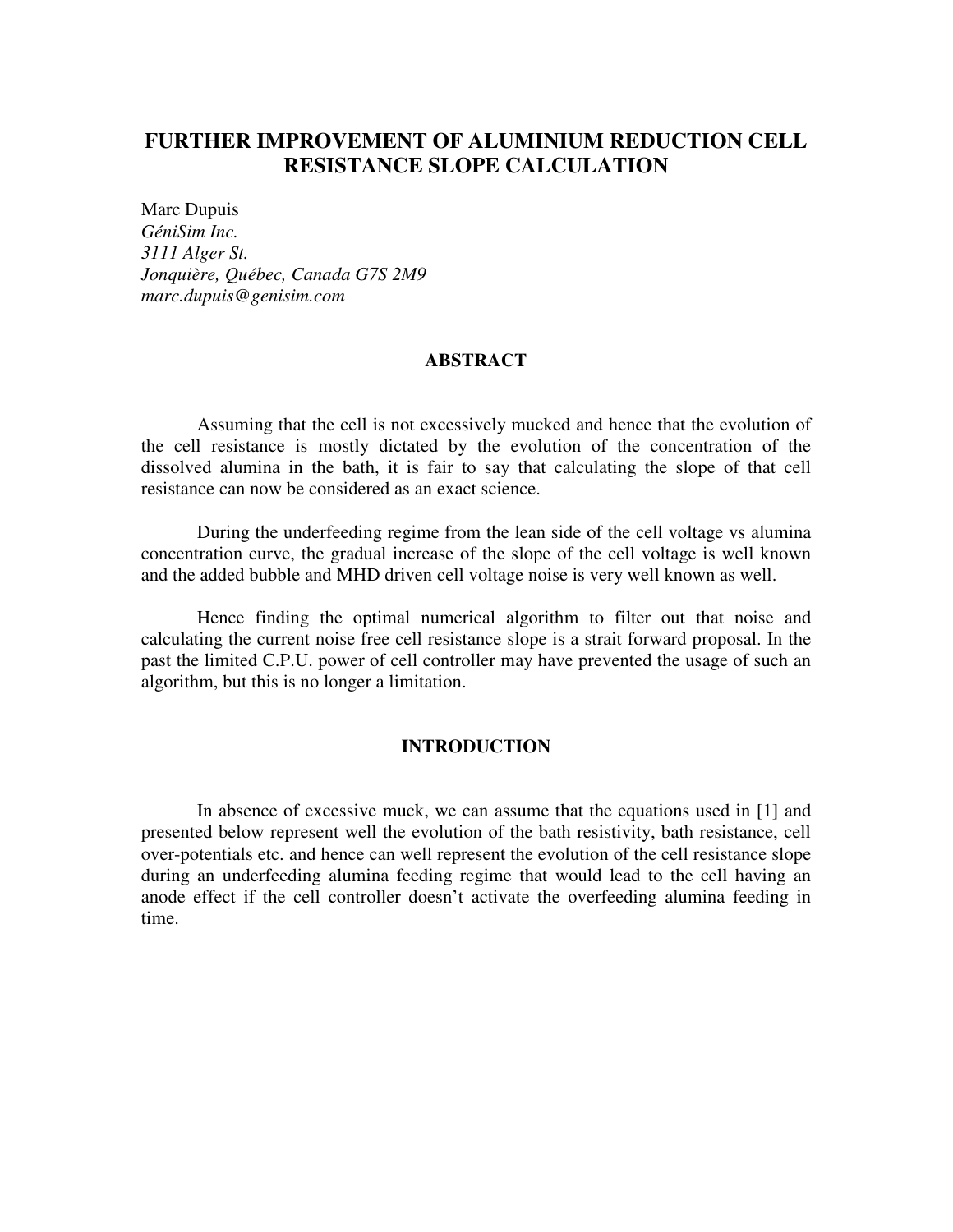$$
R_{\text{bath}} (\Omega \text{ cm}) = 1 / \exp(1.9105 + 0.1620 \text{ °C} \text{R} - 17.38 \text{ E} - 3 \text{ °C} \text{A}_{2\text{O}_3} - 3.955 \text{ E} - 3 \text{ °C} \text{C}_{\text{a}F_2} - 9.227 \text{ E} - 3 \text{ °C} \text{MgF}_2 + 21.55 \text{ E} - 3 \text{ °C} \text{LiF} - 1745.7/(273 + T_{\text{liquids}}))
$$
(1)

$$
V_{\text{bubble}} (V) = CD_{\text{cat}} * R_{\text{bath}} * \left( \frac{(\delta - t_A)}{(1 - 0.02 * C_{A_2 O_3})^{15}} \right) + CD * R_{\text{bath}} * \frac{t_A}{\left( 1 - \frac{126}{(1 + 0.75 * C_{A_2 O_3})} \right)}
$$
(2)

 $V_{\text{bath}} (V) = (ACD - \delta)^* CD_{\text{cat}} * R_{\text{bath}} + V_{\text{bubble}}$  (3)

$$
\Delta G^{\circ} = 986483 - 321.88T_{\text{liquids}} \tag{4}
$$

$$
|E_0| (V) = \frac{\Delta G^{\circ}}{6 * 96487} + \frac{8.3144 * (273 + T_{liquids})}{6 * 96487} * \ln \left( \left( \frac{C_{Al_2O_3}^{sat}}{C_{Al_2O_3}} \right)^{2.77} \right)
$$
(5)

$$
\ln_{\text{cc}}(V) = \frac{8.3144 * (273 + T_{\text{liquids}})}{1.5 * 96487} * (1.375 - 0.125 * CR) * \ln\left(\frac{CD_{\text{cat}}}{0.257}\right) \tag{6}
$$

$$
CD_{\text{cri}}\left(A/\text{cm}^2\right) = \left(5.5 + 0.018 * \left(T_{liquids} - 1050\right)\right) * \frac{\left(\left(C_{Al_2O_3}\right)^{\frac{1}{2}} - 0.4\right)}{\left(L_{\text{anode}} * W_{\text{anode}} * 1e4\right)^{0.1}}\tag{7}
$$

$$
ln_{\text{aal}}(V) = \frac{8.3144 * (273 + T_{\text{liquids}})}{2 * 96487} * ln\left(\frac{CD_{\text{cri}}}{(CD_{\text{cri}} - CD)}\right)
$$
(8)

$$
|\eta_{\text{ac}}| \text{ (V)} = \frac{8.3144 \times (273 + T_{\text{liquids}})}{1.08 \times 96487} \times \ln\left(\frac{CD}{0.0029 \times C_{\text{AL}_2O_3}}\right) \tag{9}
$$

$$
V_{elec} (V) = |E_0| + |\eta_{cc}| + |\eta_{aa}| + |\eta_{ac}| \tag{10}
$$

$$
V_{cell} (V) = V_{ext} + V_{anode} + V_{cathode} + V_{bath} + V_{elec}
$$
 (11)

The equations above or very similar ones presented in [2] can be used to calculate the evolution of the cell voltage as the concentration of dissolved alumina gradually increases in the bath. Figure 1 presents two such curves for two different values of the ACD.

In the flat section around 4% of dissolved alumina concentration, the cell voltage reaches a minimum. In that region, a little variation of the concentration of dissolved alumina in the bath is not affecting the cell voltage, which is why ACD is typically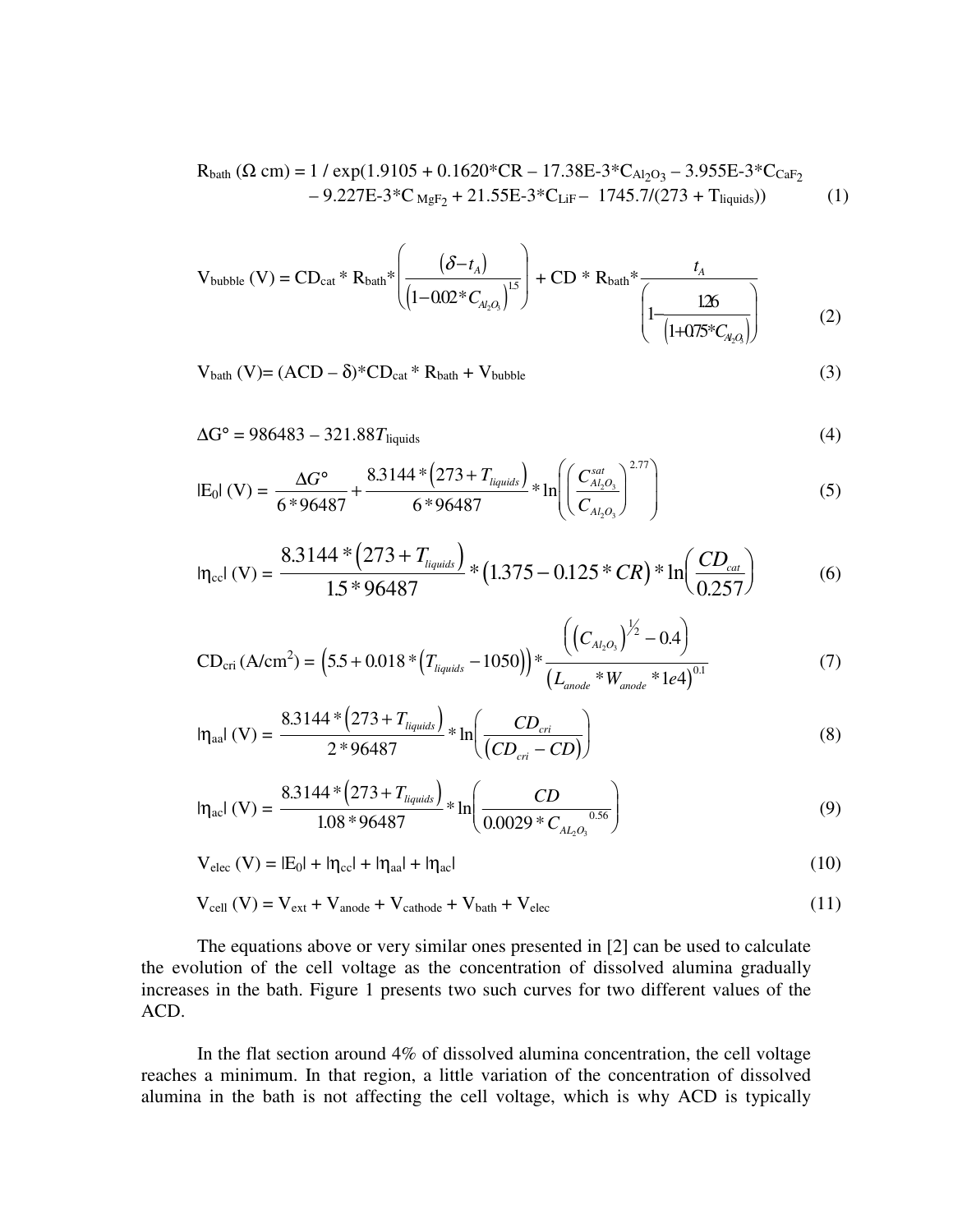adjusted at the end of the overfeeding regime when the concentration of dissolved alumina is assumed to be around that value.

It is very important to know that those equations are not accounting for the impact of dispersed alumina and muck formation on the cell voltage. This is why the voltage increase on the right or rich alumina concentration side of the curves is underestimated.



#### **Cell voltage vs concentration of dissolved alumina**

Figure 1: Cell voltage vs concentration of dissolved alumina

Of course as illustrated in Figure 2, the first derivatives of the two curves presented in Figure 1 are identical hence independent of ACD. Furthermore, close to anode effect dissolved alumina concentrations, the variation of the cell voltage due to the variation of the ACD is completely negligible as compared to the variation of the cell voltage due to the variation of the concentration of dissolved alumina.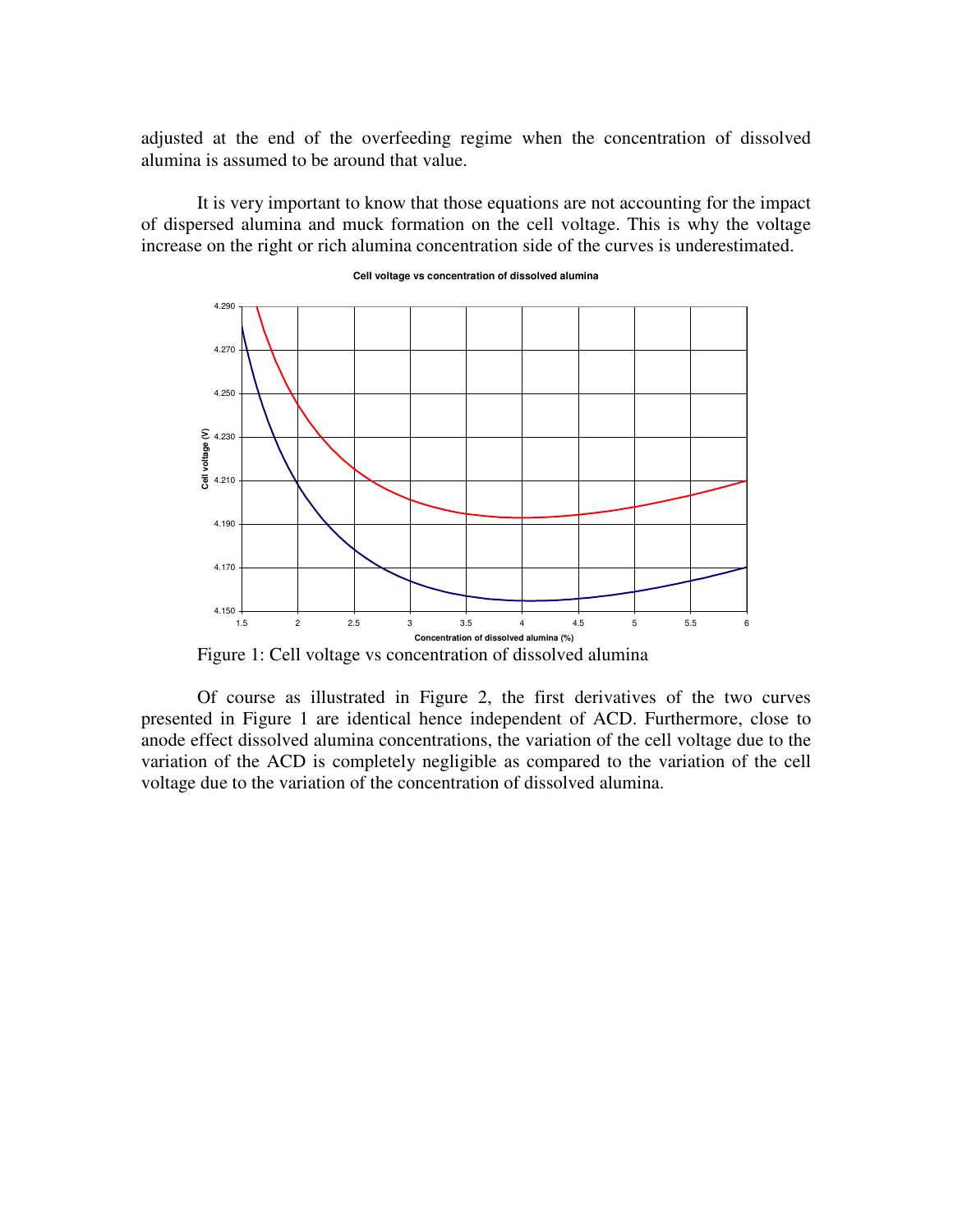**Cell voltage slope vs concentration of dissolved alumina**



Figure 2: Slope of the cell voltage vs concentration of dissolved alumina

So assuming that during the underfeeding regime the rate of decrease of the concentration of dissolved alumina is linear, there a direct relationship between the slope (or first derivative vs time) of the cell voltage and the concentration of dissolved alumina in the cell.

In typical continuous tracking control logic, a given value of the cell resistance slope is used to trigger the alumina overfeeding regime before the anode effect occurs. In the new more innovative *In Situ* [3] alumina feeding control logic, the value of the slope of the normalized cell voltage is used to estimate the dissolved alumina concentration and than the normalized cell voltage is used to estimate the ACD.

Notice that if the cell is very mucky, the rate of decrease of the concentration is probably not linear even close to the anode effect dissolved alumina concentration. Furthermore, the cell voltage may also be affected by the presence of the muck even on the left or the lean side of the curve.

## **SMOOTHING/FITTING THE CELL NORMALIZED VOLTAGE OR CELL PSEUDO RESISTANCE**

So the key to modern alumina feeding control logics and their associated very good operational results of 95-96% current efficiency and 0.05 or less anode effect per pot per day is the controller ability to calculate the cell pseudo resistance or cell normalized voltage slope despite the noise in the amperage and voltage signals and keep operating the cell on the lean side of the slope in order to avoid muck formation.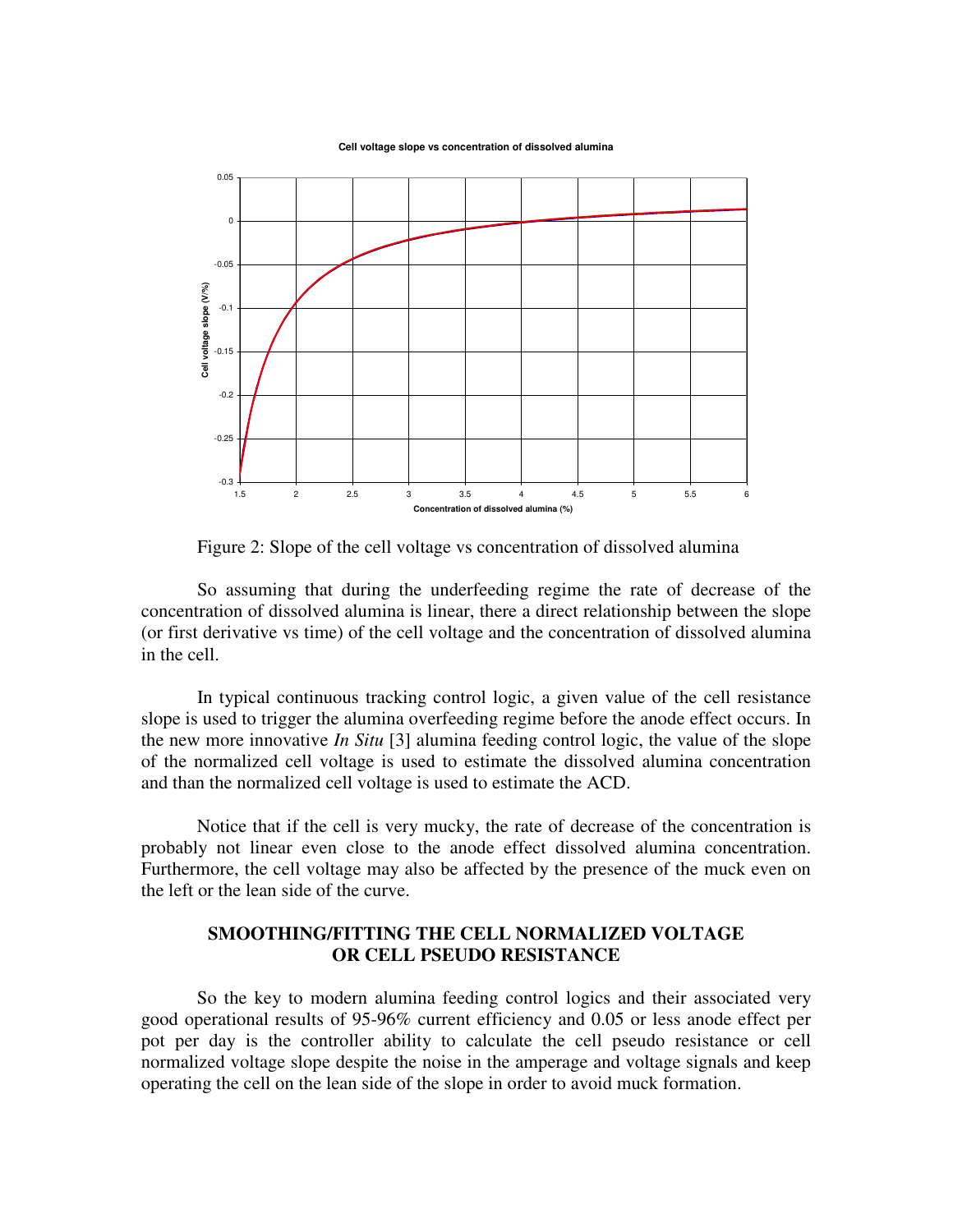Because the cell amperage is fluctuating, the cell voltage is not directly used in control logic algorithms. The normalized cell voltage or the cell pseudo resistance is used instead. The definition of the cell pseudo resistance and the cell normalized voltage are presented below:

$$
\Omega_{cell} = (V_{cell} - BEMF) / I \tag{12}
$$

$$
V_{cellnorm} = (V_{cell} - BEMF) / I * I_{nom} + BEMF
$$
 (13)

Where:

BEMF is the extrapolated voltage at zero amperage usually set to 1.65 (V)

Both variables are free of noise from amperage fluctuation (see [4] for more details) but still contain noise from the bubble release and the MHD driven bath-metal interface wave motion. As an example, Figure 3 presents cell voltage data generated by a cell simulator [1] both before adding the bubble and MHD fluctuation and after their addition. At the sampling frequency of 10 Hz, it is quite easy to distinguish the MHD wave gradual evolution superimposed on the much slower variation mostly due to the slow evolution (for that time scale) of the dissolved alumina concentration. As opposite, the impact of the bubble still looks like white noise at that sampling frequency.



Figure 3: Evolution of the cell pseudo resistance with and without noise

At an even higher sampling frequency and a smaller time scale, even the green curve would look like a smoothly evolving curve but this is not required. The point is to process the green curve data in order to calculate as accurately as possible the slope of the blue curve.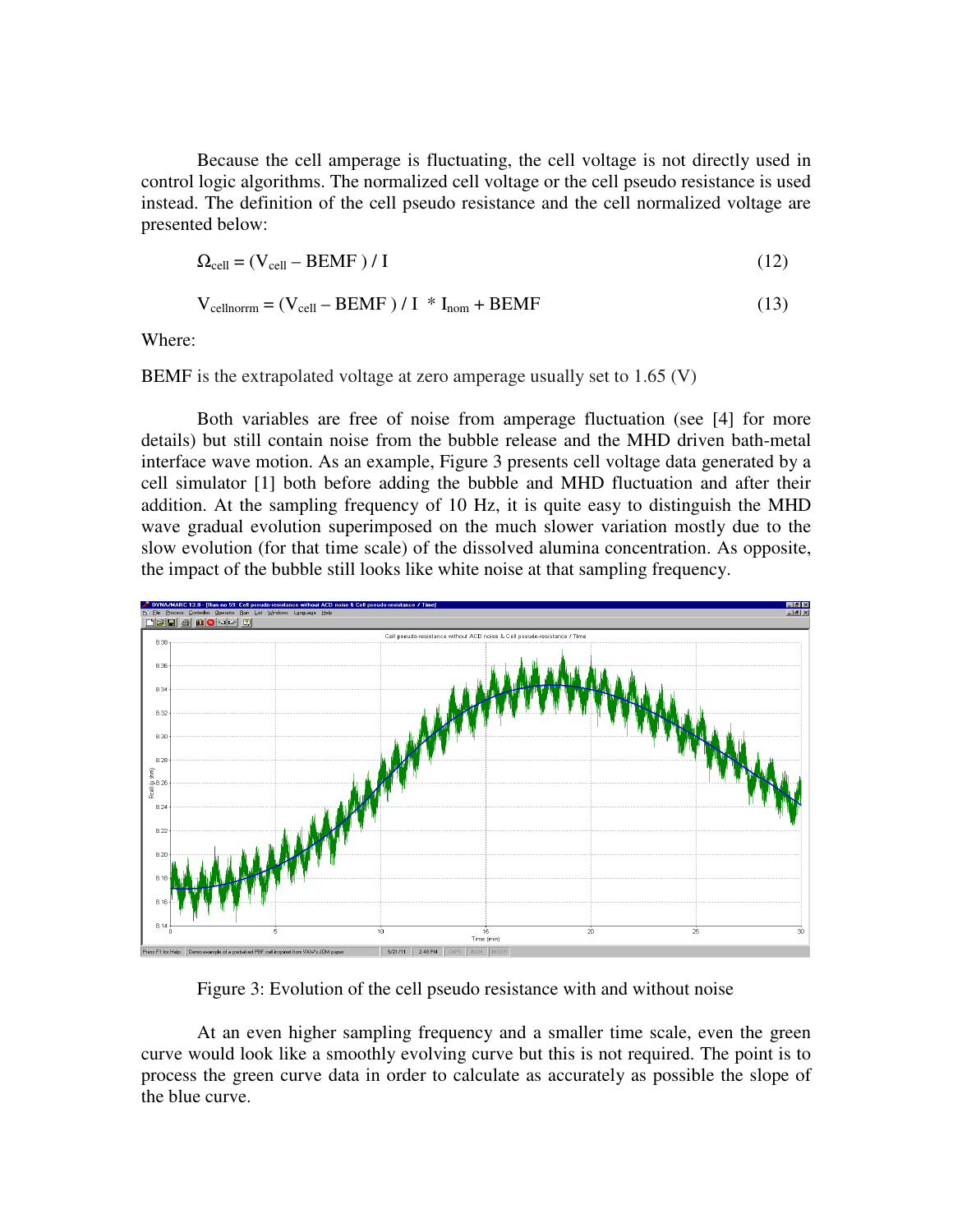### **First numerical scheme requiring the bare minimum computer resources**

The first numerical scheme that will be presented here has already been presented in [5]; it requires the bare minimum computer resources typical of the type of numerical scheme developed about 25 to 30 year ago.

The cell voltage is sampled every 6 seconds or at a frequency of 0.16667 Hz and averaged every 2 minutes. At each of those 2 minutes cycles, the last ten 2 minutes averaged value datapoints are fitted using quadratic root mean square (RMS). The slope of the fitted parabola at time zero is compared against the trigger slope value to decide if it is time to shift from underfeeding to overfeeding mode (see Figure 4).

Figure 5 presents the successive addition of the red curve sections of Figure 4. Time 0 of Figure 4 is time 80 of Figure 5, so the red curve section of Figure 4 is the last curve section of figure 5. As discussed in [5], the calculated slope is still very noisy, the slope calculated using linear RMS instead with the same 10 datapoints is less noisy but it represents the best fit of the slope 10 minutes in the past. Clearly those schemes are not good enough, they lead to either many escaped anode effects if the trigger slope is set to high or too many false positives leading to slugging problems if the trigger slope is set to low.



**Voltage noise filtration**

Figure 4: Quadratic RMS fit using ten 2 minutes averaged value datapoints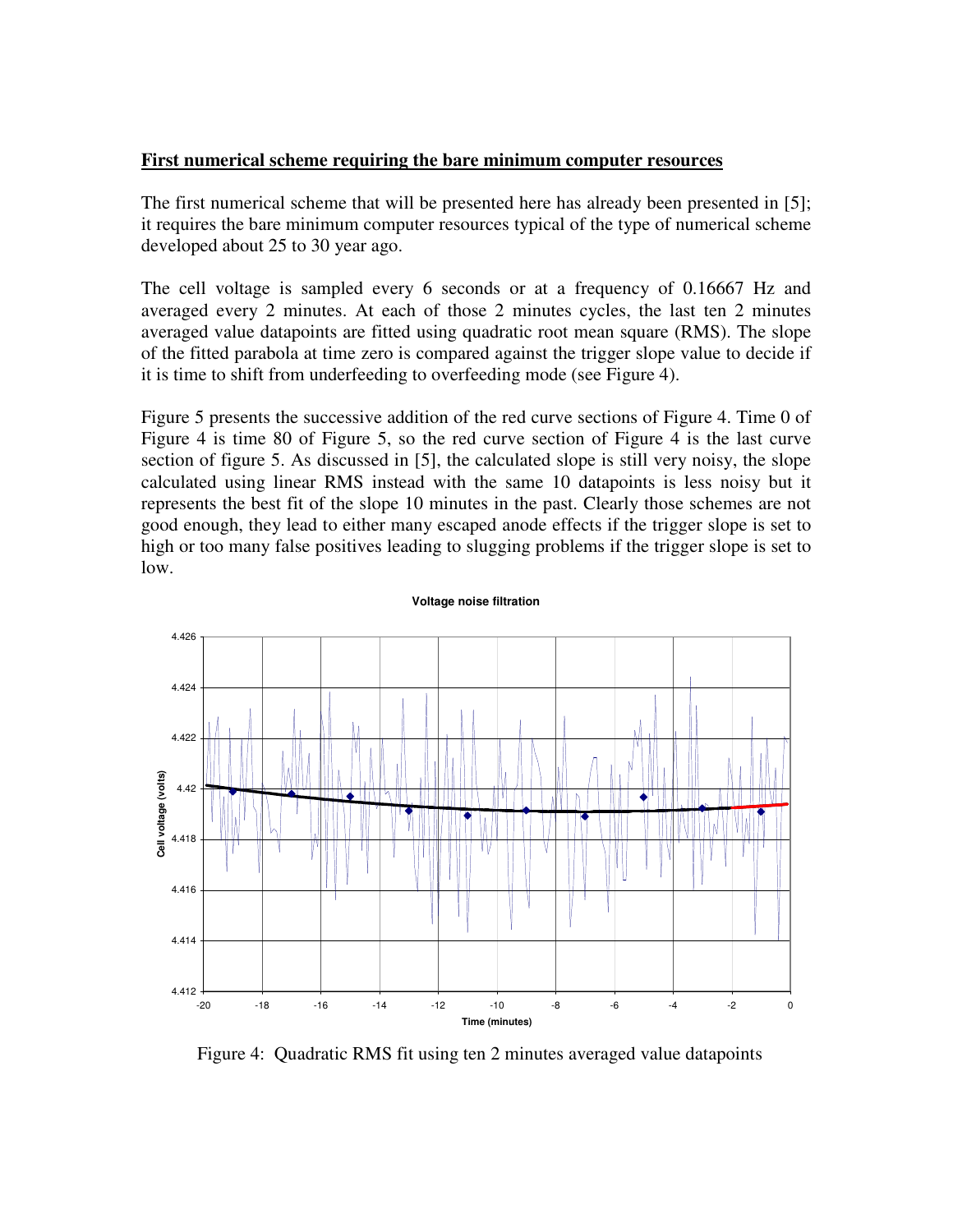**Voltage noise filtration**



Figure 5: Successive addition of the red curve sections of Figure 4

#### **Second numerical scheme requiring more computer resources**

Gradually as years passed, it became possible to use numerical scheme requiring more computer resources. The second set of numerical schemes presented here is presented in [4].

The cell voltage is sampled at a frequency of 10 Hz and averaged every 5 seconds. At each of those 5 seconds cycles, the last one hundred and twenty (120) 5 seconds averaged value datapoints are fitted using RMS. The resulting parabolic fit is presented in Figure 6.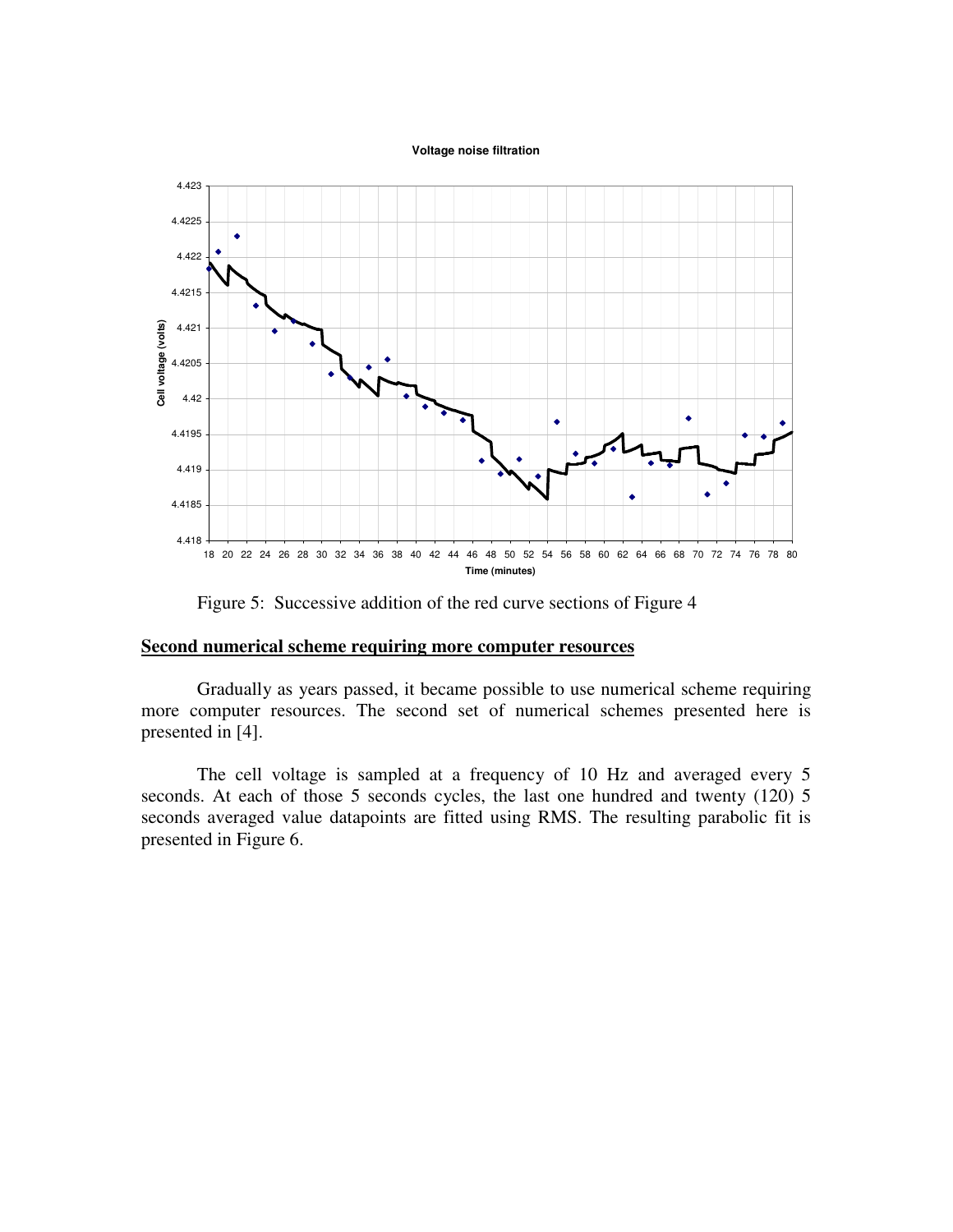

### **Quadratic root mean square fit of normalized cell voltage**

Figure 6: Quadratic RMS fit using one hundred and twenty (120) 5 seconds averaged value datapoints

Performing a 120 datapoints quadratic RMS fit every 5 seconds is obviously far more demanding on the cell controller CPU than performing a 10 datapoints quadratic RMS fit every 2 minutes but, as presented in Figure 7, there is far less noise left in the slope estimate.

Yet, there is clearly some noise left as compared to the noise free fit calculated in [6]. Figure 8 is a reproduction of Figure 4 in [6]. There is no delay in the slope estimate and there is an overshoot after the change of feeding regime which are both signatures of quadratic RMS fitting. The only difference between the red curve of Figure 7 and the red curve of Figure 8 is the lack of noise in the red curve of Figure 8.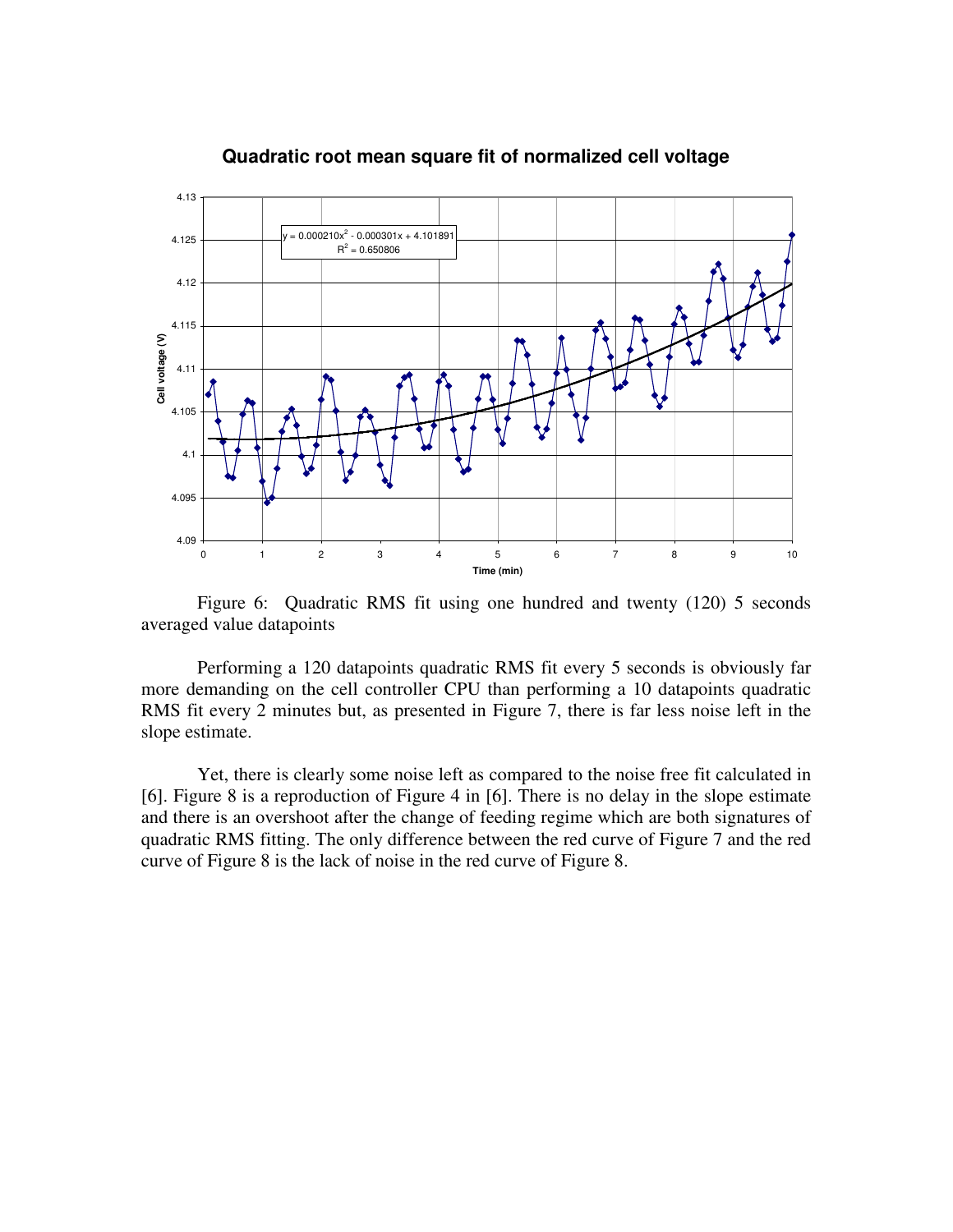

Figure 7: Successive 5 seconds estimate of the cell resistance slope as compared to the noise free slope



Voltage Change during under feeding and over feeding windows using different smoothening algorithms

Figure 8: Figure 4 of [7] entitled: Improved voltage filtering smoothening algorithm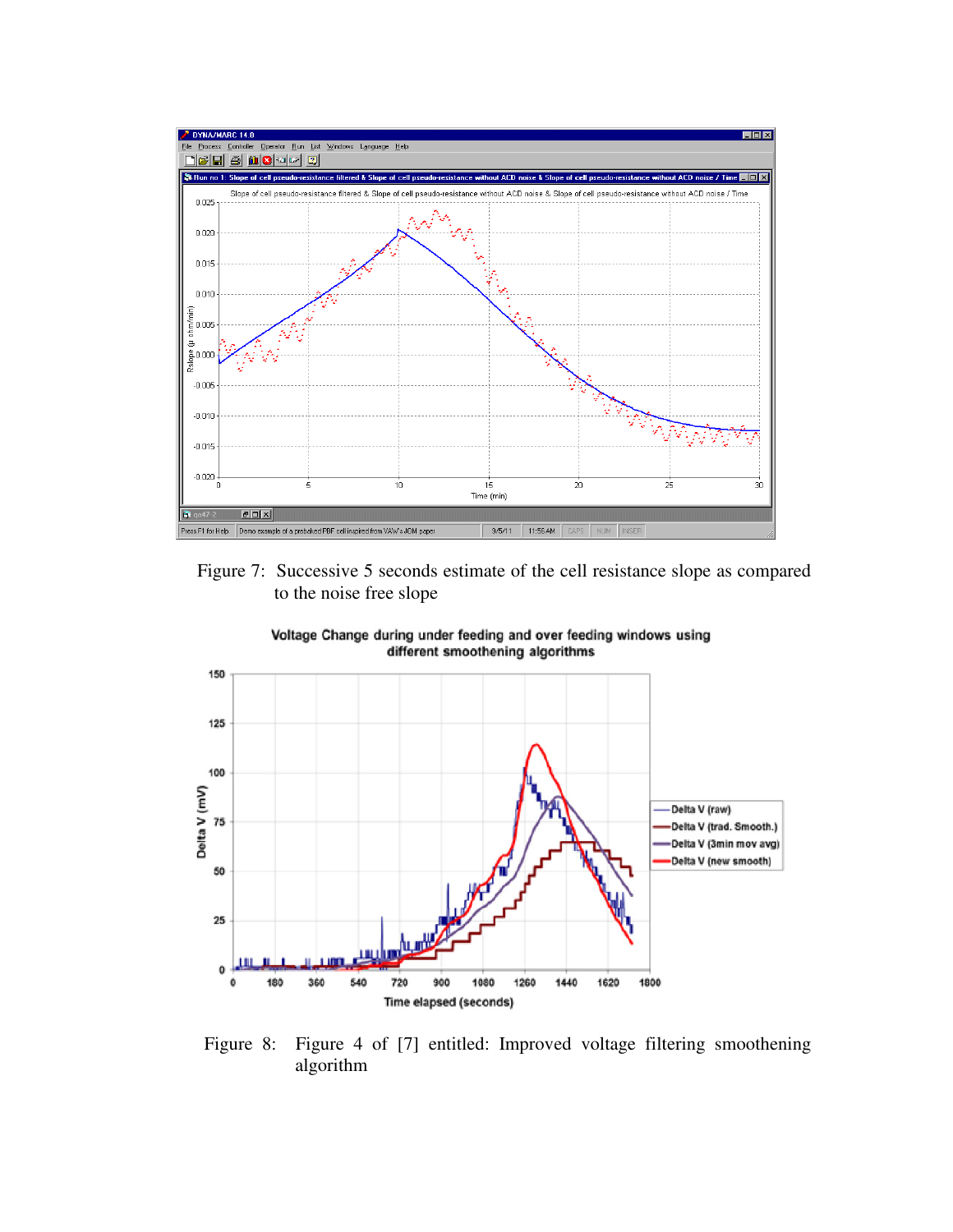### **Optimum noise filtration numerical scheme**

Clearly these days, considering the very low cost of hardware and the industry desire to continue to reduce anode effect frequency, there should be no hardware related limitations when selecting the noise filtration numerical scheme and hence, the one selected should be the one the producing the optimal results.

For the purpose of this work, the optimal filtration numerical scheme would be one that produces a filtered slope with no visible noise. Figure 9 presents the raw noisy cell pseudo resistance in green and the optimally filtrated cell pseudo resistance in blue. As can be seen, the blue curve is 100% noise free.



Figure 9: Raw noisy and filtrated cell pseudo resistance

The blue curve do overshoot the green curve each time the feeding regime is changed which again is typical of quadratic RMS fit. As for the first two noise filtration numerical scheme, this third "optimal" one consists of sampling the cell voltage at a given frequency, averaging the sampled value to generate datapoints and fitting a given number of those datapoints using quadratic RMS.

It can be noticed that the numerical scheme used generates a new slope calculation each time a new datapoint is generated. Obviously with this third numerical scheme, a new slope calculation is generated at a significant higher frequency that once every 5 seconds and far more that 120 datapoints are fitted, the optimum number.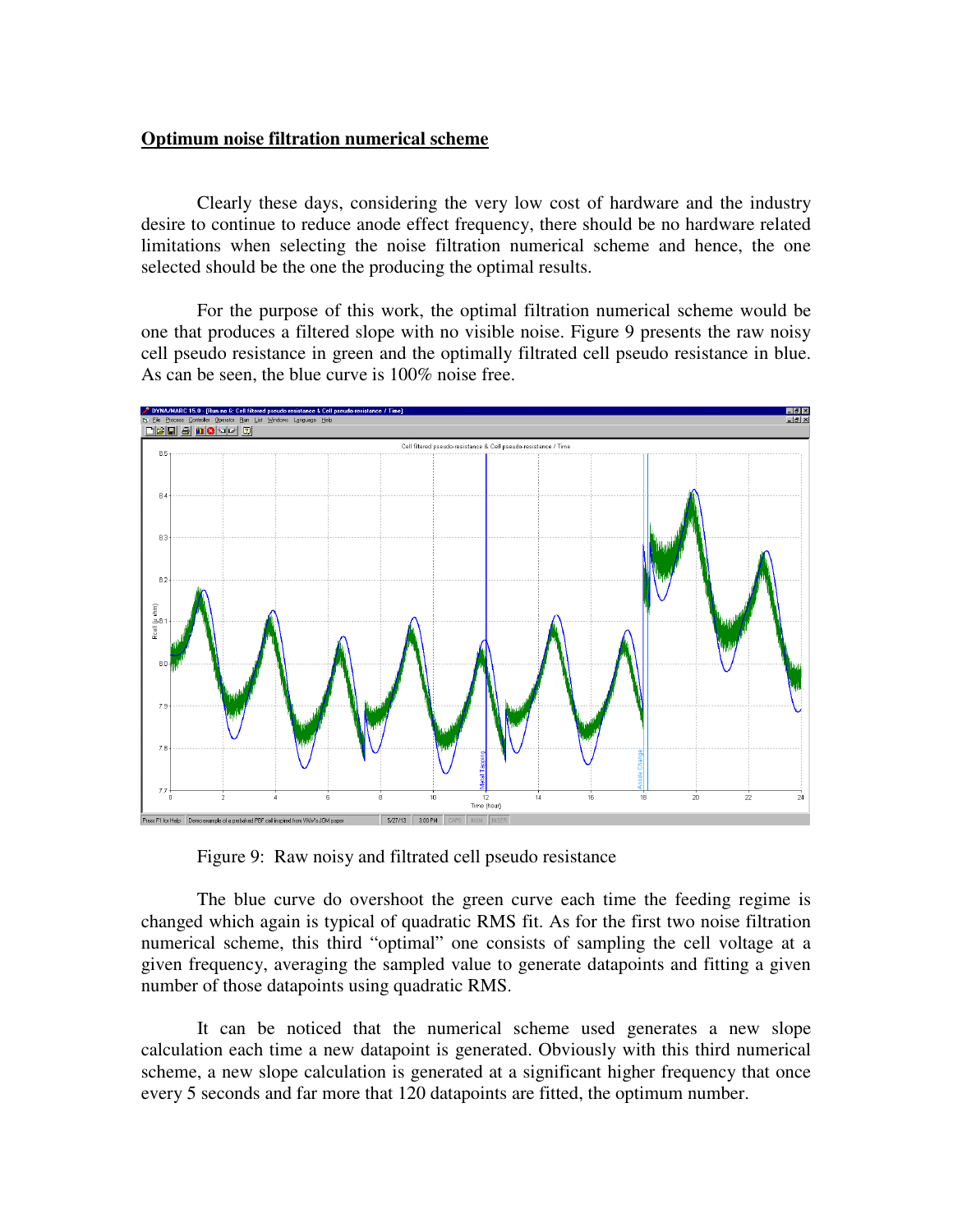It can also be noticed that the numerical scheme used can cope with the discontinuity in the curve produced by moving the anode bridge. Four such bridge motions occur during the displayed 24 hours time frame cell evolution presented in Figure 9. Figure 10 presents the comparison between the noise free cell pseudo resistance slope evolution in green and the filtered pseudo resistance slope evolution in blue.



Figure 10: Quadratic root mean square fit of the pseudo resistance slope

As desired, the filtered pseudo resistance slope evolution curve is 100% noise free and is not lagging the noise free curve toward the end of underfeeding. The fit is obviously not perfect but can be considered optimum as it is fulfilling the requirements for cell control needs.

#### **CONCLUSIONS**

Assuming that the cell is not excessively mucked and hence that the evolution of the cell resistance is mostly dictated by the evolution of the concentration of the dissolved alumina in the bath, the evolution of the slope of that cell resistance vs the dissolved alumina concentration is following an established path.

Hence during the underfeeding regime from the lean side of the cell voltage vs alumina concentration curve, the gradual increase of the slope of the cell voltage is well known and the added bubble and MHD driven cell voltage noise is very well known as well.